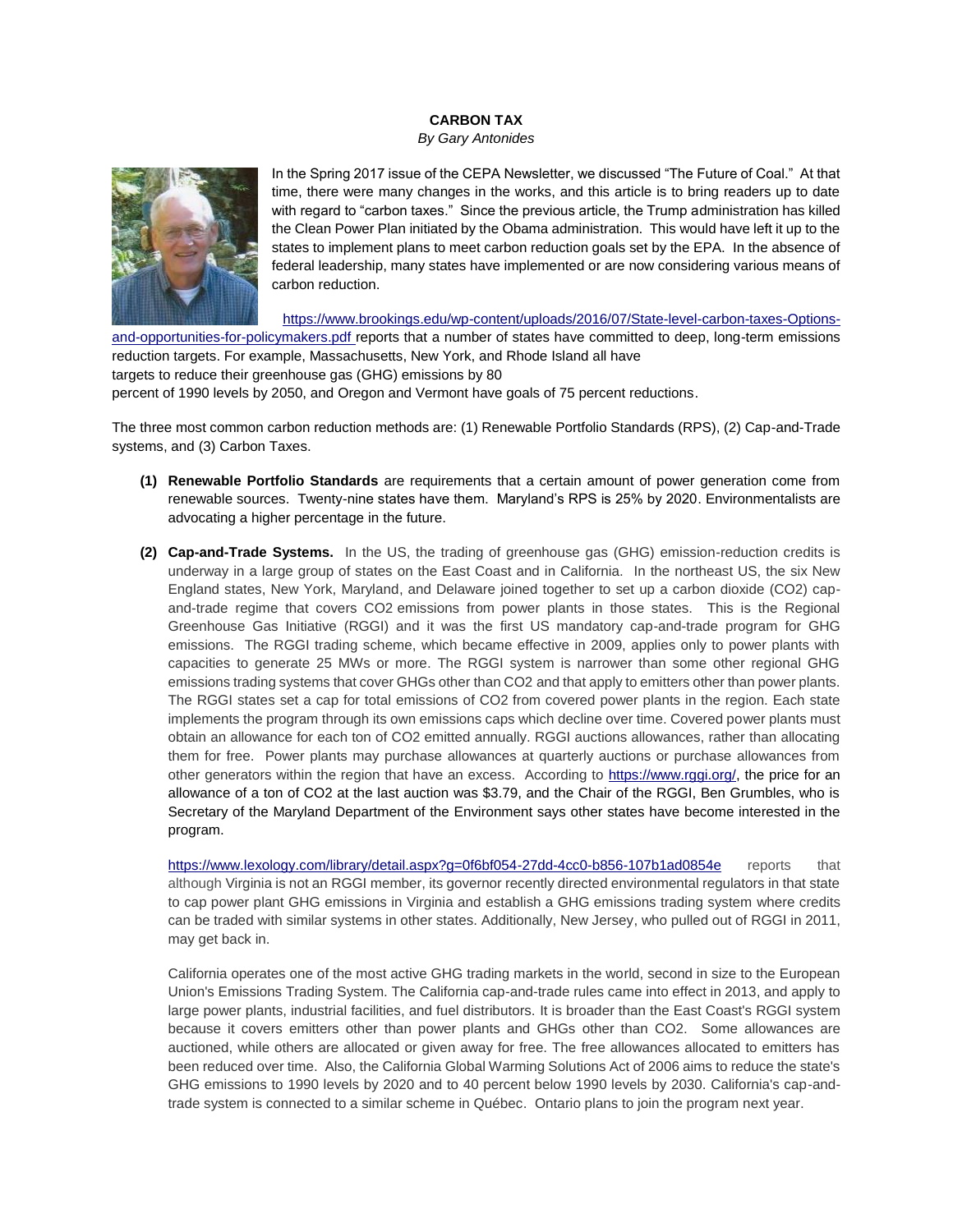**(3) Carbon Tax.** At this time, there is increasing interest in a carbon tax based on the amount of CO2 generated by fossil fuels, and this now seems to be most likely means of carbon reduction to be implemented nationwide. This could be implemented at the refinery or the first point where they enter the economy, such as the mine, well or port. Different carbon tax plans use the money collected in different ways (schools, infrastructure, dividend to the people, etc). At the present time, it is estimated that a tax of \$40/ton of CO2 would be sufficient incentive to motivate companies to reduce carbon emissions. An initiative on the November 2016 ballot in Washington State would have instituted the first state carbon tax starting at \$15 per metric ton of CO2 on fossil fuels sold or consumed in the state. The measure would have used the revenue to, among other things, reduce the state sales tax by one percentage point. The measure failed, primarily because people disagreed on how to spend the revenue. There are several variations of carbon taxes being proposed, which are discussed later in this article.



**Public Opinion.** There seems to be a willingness on the part of our population to pay more to combat climate change. According to [a new study](http://iopscience.iop.org/article/10.1088/1748-9326/aa822a/pdf) published by Yale scientists in Environmental Research Letters, Americans are willing to pay a carbon tax that would increase their household energy bills by \$15 per month, or about 15%, on average. This result is consistent with [a survey from last year](https://www.nytimes.com/2016/09/15/upshot/americans-appear-willing-to-pay-for-a-carbon-tax-policy.html?_r=1&mc_cid=3933d8f563&mc_eid=acd6b24698) that also found Americans are willing to pay an average of \$15 to \$20 per month to combat climate change. [Another recent Yale survey](http://climatecommunication.yale.edu/publications/politics-global-warming-november-2016/7/) found that overall, 78% of American voters support taxing and/or regulating carbon pollution, including 67% of Republicans and 60% of conservative Republicans.

With such broad support, why doesn't America have a carbon tax in place by now? Study co-author Anthony Leiserowitz noted the similarity to [public support for many gun control policies.](http://www.pewresearch.org/fact-tank/2017/06/23/bipartisan-support-for-some-gun-proposals-stark-partisan-divisions-on-many-others/) Public support often doesn't translate into policy. On the issue of gun control, Republican lawmakers are afraid that if they vote for even the most benign policies like requiring background checks for all gun purchases, the NRA will mobilize its supporters against them in elections. On the issue of climate change and carbon taxes, they have the same fear of the gas, oil, and coal interests. Unfortunately, the wealthy and powerful have more influence over our legislators than voters.

The new Yale study also asked survey participants how they would like to use the revenue generated by a carbon tax. Supporting the development of solar and wind energy and funding infrastructure improvements were the two most popular choices (around 80%), followed by assisting displaced coal workers (73%) and paying down the national debt (67%). Interestingly, the option of returning the revenue back to taxpayers was supported by fewer than half of Americans – both Republicans and Democrats.

**The Case for Revenue Neutral Carbon Taxes.** There are some important reasons why returning all of the carbon tax revenue to households ('revenue neutrality') has widespread support, including [among many prominent](https://www.theguardian.com/environment/climate-consensus-97-per-cent/2017/jun/23/exxon-stephen-hawking-greens-and-reagans-advisors-agree-on-a-carbon-tax)  [Republicans,](https://www.theguardian.com/environment/climate-consensus-97-per-cent/2017/jun/23/exxon-stephen-hawking-greens-and-reagans-advisors-agree-on-a-carbon-tax) and this type of tax is being advocated on a federal level as well as in individual states.

Poorer households spend a larger proportion of their income on energy bills, so a carbon tax by itself would be a regressive policy. However, because wealthier households will have larger net energy bills, returning all the revenue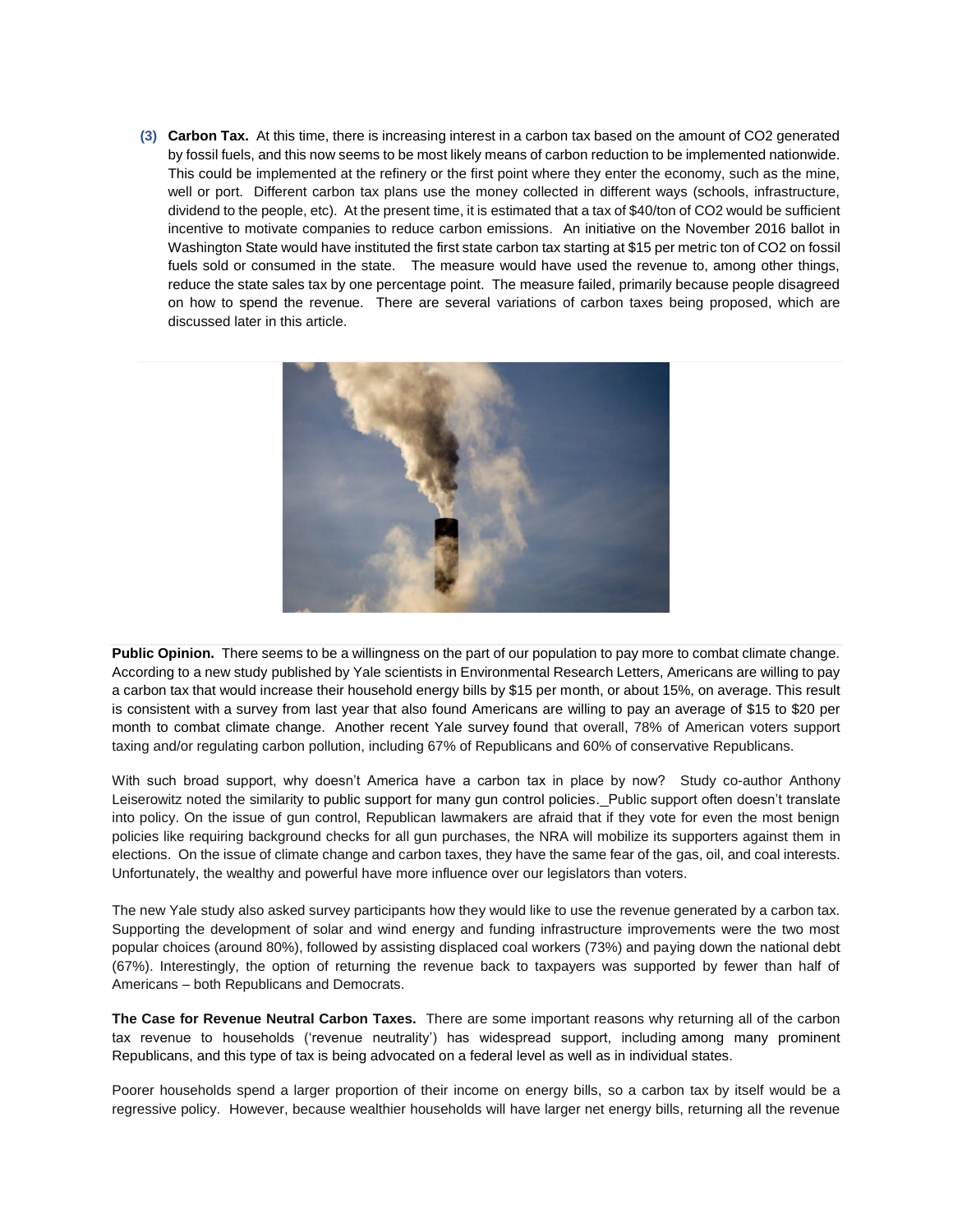equally to all households would be a progressive policy. Studies have found that [most households would actually come](https://citizensclimatelobby.org/household-impact-study/)  [out ahead](https://citizensclimatelobby.org/household-impact-study/) -- rebate checks would exceed their increased energy costs, particularly in lower income households. Studies have also shown [a revenue-neutral carbon tax would grow the economy](https://www.theguardian.com/environment/climate-consensus-97-per-cent/2014/jun/13/how-revenue-neutral-carbon-tax-creates-jobs-grows-economy) because the rebate checks would give people more disposable income. Lastly, returning the revenue to households would allow for a higher carbon pollution tax. If Americans are willing to pay an extra \$15 per month to tackle climate change, that would translate to a very modest carbon tax. But if some or all of the revenue is returned to households, higher energy costs will be offset by rebate checks, allowing for a higher carbon tax at the same cost to households. And the higher the tax, the more effective it will be at reducing American carbon pollution.

**Citizen's Climate Lobby (CCL).** This is one of the organizations advocating a revenue-neutral carbon tax policy in the USA. Their volunteers have been at work for ten years, and the group has grown exponentially. In its annual lobbying effort this year, [the group sent 1,300 volunteers](https://citizensclimatelobby.org/first-time-2017-conference-part-1/) to lobby every member of congress to support a revenueneutral carbon tax. CCL is a non-profit, nonpartisan, grassroots advocacy organization. They train and support volunteers to build relationships with elected officials, the media and their local communities. They have 476 chapters worldwide, including 9 in Maryland, one of which is in Annapolis. CCL proposes a \$15/ton tax in the first year, increasing \$10/ton in each succeeding year. This would not be much of a burden at first, but knowing the tax would increase significantly in the coming years would motivate reductions in carbon use.

Last month CEPA invited Jim O'Reilly from the Annapolis Chapter of CCL to speak at our Board of Trustees meeting. You can get their monthly newsletter by contacting [www.citizensclimatelobby.org,](http://www.citizensclimatelobby.org/) click on "Join CCL" and provide your email address.

## **Climate Leadership Council.** As explained in

[https://www.washingtonpost.com/news/energy-environment/wp/2017/02/07/senior-republican-leaders-propose-](https://www.washingtonpost.com/news/energy-environment/wp/2017/02/07/senior-republican-leaders-propose-replacing-obamas-climate-plans-with-a-carbon-tax/?utm_term=.ef9f9d2f4310)

[replacing-obamas-climate-plans-with-a-carbon-tax/?utm\\_term=.ef9f9d2f4310,](https://www.washingtonpost.com/news/energy-environment/wp/2017/02/07/senior-republican-leaders-propose-replacing-obamas-climate-plans-with-a-carbon-tax/?utm_term=.ef9f9d2f4310) there is another plan that has received attention lately. Representatives from a coalition of veteran Republican officials, including five who have either served as treasury secretary or as chairman of the Council of Economic Advisers, met with White House officials to discuss the idea of imposing a national carbon tax to address climate change. The Climate Leadership Council, led by James Baker, is [proposing](https://www.clcouncil.org/wp-content/uploads/2017/02/TheConservativeCaseforCarbonDividends.pdf) elimination of nearly all of the Obama administration's climate policies in exchange for a rising carbon tax that starts at \$40 per ton, and is returned in the form of a quarterly check from the Social Security Administration to every American.

This revenue-neutral plan has been popular among economists and some climate scientists for years. The Council estimates that the average family of four would receive \$2,000 annually in dividends if the tax starts at \$40 per ton, and as the tax rises, so would their dividends. This would naturally create a constituency for ever-tougher climate change action.

CLC's plan would have border carbon adjustments for the carbon content of both imports and exports. Exports to countries without comparable carbon pricing systems would receive rebates for carbon taxes paid, while imports from such countries would face fees on the carbon content of their products.

Regulations that are no longer necessary upon the enactment of a rising carbon tax could be eliminated. Many of the Obama-era carbon dioxide regulations could be safely phased out, including the repeal of the Clean Power Plan (which, of course, has already happened).

**Carbon Tax Center (CTC)**. This organization developed a website [\(https://www.carbontax.org/states/\)](https://www.carbontax.org/states/) that advocates a carbon tax. They report that no U.S. state has a carbon tax. It also reports that, although a tax on carbon emissions in the state of Washington was defeated in 2016, Washington's governor has proposed another plan with the majority of the funds being used for education. Six other states and Washington DC are considered "promising" arenas for enacting state carbon taxes. In [a comprehensive 2017 report](https://carbontax.org/Opportunities_for_Carbon_Taxes_at_the_State_Level.pdf) by the Carbon Tax Center, they classify the 51 states (including DC) into five categories of carbon tax readiness ranging from "promising" to "very challenging**."**